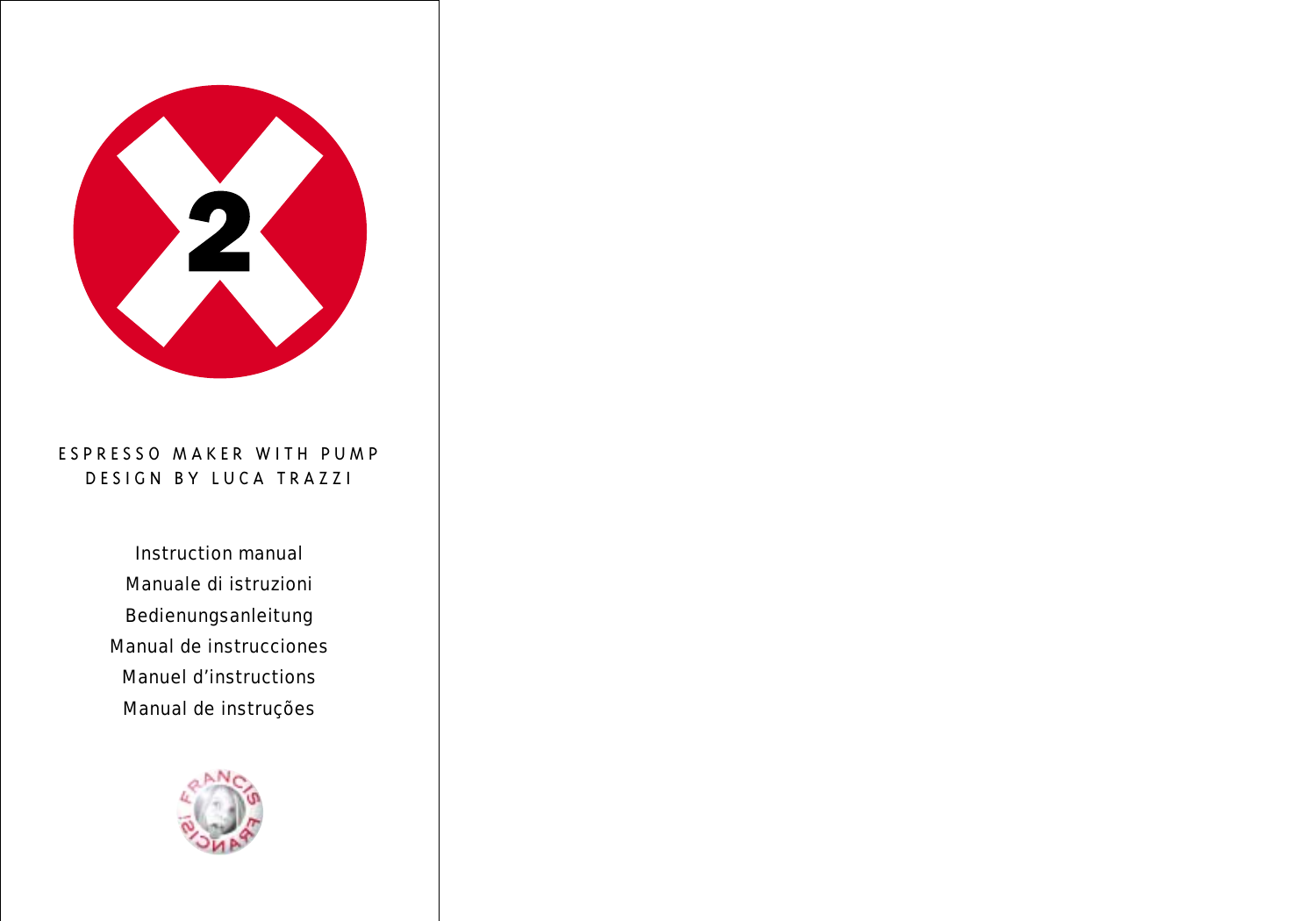

- GB 1 Steel cup warmer **D** 2 Steam switch Coffee switch On/Off switch (I/O) 5 On/Off pilot light Right temperature pilot light Steam valve Filter-holder housing Steam outlet (Cappuccino) 10 Cold water tank 11 Drip grill 12 Drip plate 13 Filter-holder 14 Thermometer Intake pipe Plate 17 Air absorption hole 18 Water re-filling hole 19 Watch
- **1 Scaldatazze in acciaio**  Interrutore vapore Interrutore caffè Interrutore avviamento (I/O) Spia luminosa avviamento Spia luminosa temperatura 7 Valvola vapore Alloggio porta-filtro Tubo uscita vapore (cappuccino) Deposito acqua fredda Reticella sgocciolio Vassoio sgocciolio 13 Portafiltro Termometro 15 Tubo di aspirazione acqua Placca Foro di aspirazione aria Foro per la ricarica dell'acqua Orologio
- Tassenwärmer aus Stahl Wasserdampfschalter Kaffeeschalter Ein/Aus Schalter I/O Betriebslampe Temperaturkontrollampe Dampfventil Brühkopf Dampfaustrittsrohr (Cappuccino) Kaltwasserbehälter 11 Abtropfgitter 12 Abtropfschale 13 Filterträger 14 Temperaturmesser 15 Saugschlauch 16 Typenschild 17 Lufteinlass beim Dampfrohr Wassereinfüll-Stutzen Uhr
- **1 Calienta tazas de acero** 2 Interruptor vapor 3 Interruptor café Interruptor puesta en marcha I/O Piloto indicador puesta en marcha Piloto temperatura ideal Válvula vapor Alojamiento porta-filtro Tubo salida vapor (cappuccino) Depósito de agua fría 11 Rejilla de goteo Bandeja de goteo Porta-filtro Termometro Tubo de aspiración Placa Orificio de absorción de aire 18 Buraco para repôr a àgua Relôgio





X2 is a Francis Francis! production powered by Magic L'Espresso - Spain

# Design by Luca Trazzi - Milan

It should be pronounced the way a mother, lovely disturbed by finding her little child hands and mouth black of stolen chocolate, would say: "Fraaaanicis Fraaaancis!" her right hand straight moving like a saw, an expression she would like to be serious but is defenitely unable to hold the overwhelming smile that will turn this little tragedy into a kiss. Because this, is Francis Francis!. It's the child within ourselves that we constantly love, the child that make us smile, laugh, enjoy. So, if someone asked himself what's that child in the brand name, it's just the best part of all of us. And Francis Francis! with all his products - just wants to express this little childish sympathy, able to let you smile even when you think you are not in the mood.

For more information: www.francisfrancis.com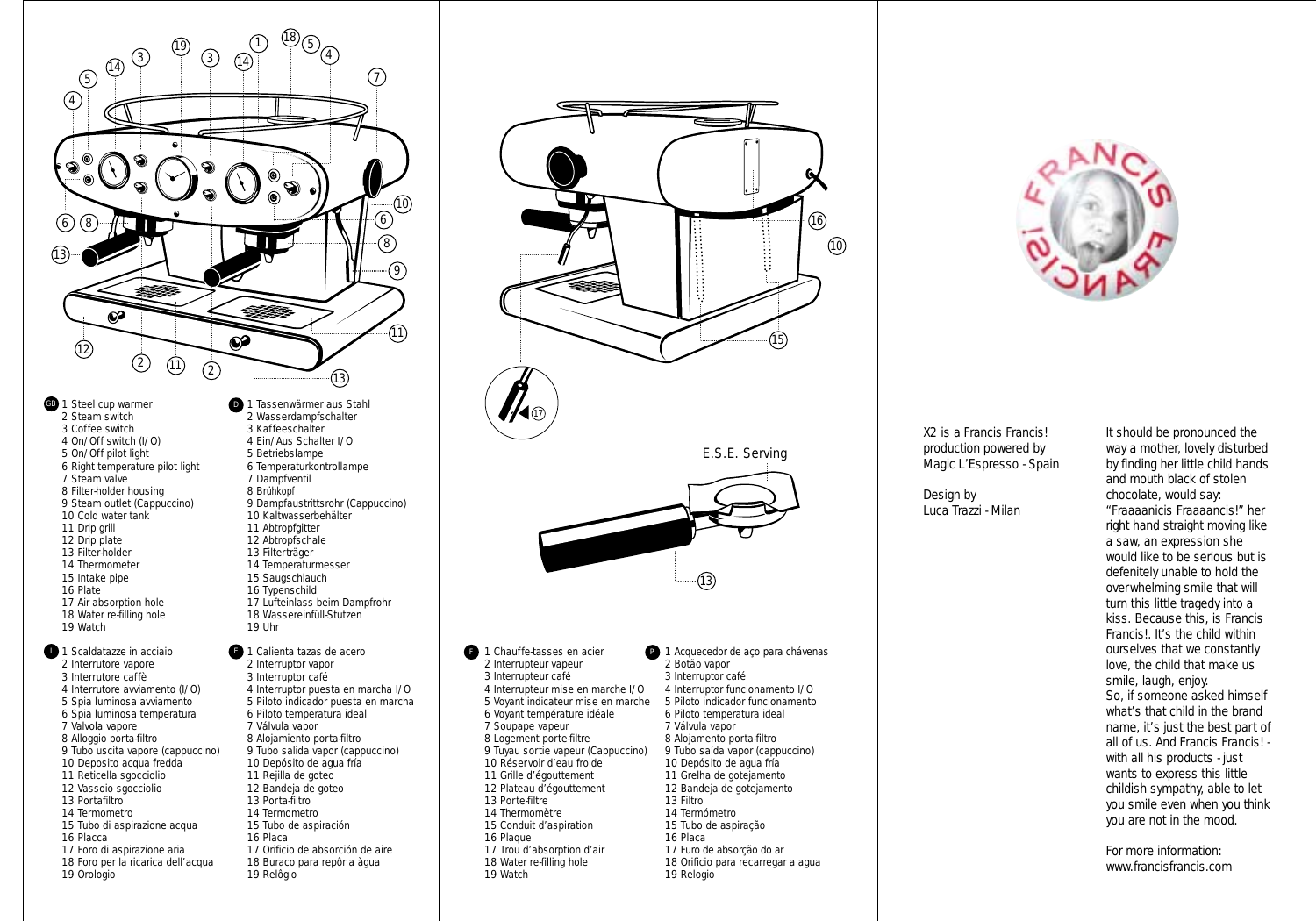

*When using electrical appliances, basic safety precautions should always be followed, including the following:*

1. Read all instructions.

2. Do not touch hot surfaces. Use handles or knobs. 3. To protect against fire, electric shock and injury to persons do not immerse cord, plugs or machine in water or other liquid.

4. Close supervision is necessary when any appliance is used by or near children.

5. Unplug from power socket when not in use and before cleaning. Allow to cool before putting on or taking off parts and before cleaning the appliance.

6. Do not operate any appliance with a damaged cord or plug or after the appliance malfunctions, or has been damaged in any manner. Return appliance to the nearest authorised service facility for examination, repair, or adiustment.

7. The use of accessory attachments not recommended by the appliance manufacturer may result in fire, electric shock, or injury to persons.

8. Do not use outdoors.

9. Do not let cord hang over edge of table or counter, or touch hot surfaces.

10. Do not place on or near a hot gas or electric burner, or in a heated oven.

11. Do not use appliance for anything other than its intended use. 12. SAVE THESE INSTRUCTIONS.

# IMPORTANTI MISURE DI SICUREZZA

*Nell'utilizzo di apparecchiature elettriche devono essere sempre osservate le seguenti misure di sicurezza:*

1. Leggere attentamente le istruzioni

2. Non toccare mai una superficie calda. Usare manici o pulsanti. 3. Per proteggersi dal fuoco,

scosse elettriche o lesioni non immergere il cavo, la spina o in acqua o altro liquido.

4. Se l'apparecchio viene utilizzato da bambini o vicino a bambini, sorvegliare attentamente.

5. Disinserire la spina quando l'apparecchio non viene utilizzato o quando se ne esegue la pulizia. Lasciar raffreddare prima di aggiungere o levare parti accessorie e prima della pulizia.

6. Non utilizzare un

apparecchio se il cavo o la spina sono danneggiati, o se l'apparecchio mostra segni di cattivo funzionamento oppure se ha subìto qualche danno. Riportare l'apparecchio al concessionario autorizzato più vicino per controlli o riparazioni.

7. L'utilizzo di accessori non raccomandati dal produttore può provocare incendi, scosse elettriche o lesioni alle persone.

8. Non utilizzare all'esterno. 9. Non lasciare penzolare il cavo da tavoli o banconi, impedite che esso venga a contatto con superfici calde. 10. Non appoggiate l'apparecchio su fornelli elettrici o a gas, o dentro un forno caldo.

11. Non utilizzate l'apparecchio per scopi diversi da quello previsto. 12. CONSERVATE QUESTE ISTRUZIONI.

#### **WICHTIGE SICHERHEITSHINWEISE** D

1. Lesen Sie alle Bedienungshinweise. 2. Berühren Sie keine heissen Flächen. Griffe und Knöpfe benützen. 3. Um Feuer, elektrischen Schlag und Verletzungen zu vermeiden, nie das Kabel oder den Stecker in Wasser oder andere Flüssigkeiten eintauchen.

4. Wenn die Maschine in der Nähe von Kindern in Gebrauch ist, muss die Maschine überwacht werden. 5. Stecker aus der Steckdose ausziehen, wenn die Maschine länger nicht benutzt wird oder bei Reinigung.

6. Die Maschine nie mit einem beschädigten Kabel oder Stecker benutzen, wenn die Funktionsweise Fehler aufweist, oder wenn die Maschine beschädigt wurde. Senden Sie die Maschine an die nächste Service-Stelle zur Überprüfung, Reparatur oder Anpassung ein.

7. Der Gebrauch von Zusatzgeräten, die nicht vom Hersteller empfohlen sind, können zu Feuer, Elektrischem Schlag oder Verletzung von Personen führen.

8. Nicht im Freien verwenden.

9. Vergewissern Sie sich, dass das Kabel nicht über die Kante (von Küchenabdeckung oder Tisch) hängt und lassen Sie das Kabel keine heissen

Oberflächen berühren. 10. Maschine nicht auf oder nahe an Gas- oder Elektrobrenner stellen; nicht in den heissen Ofen stellen. 11. Maschine nur für den in der Bedienungsanleitung beschriebenen Zweck benutzen. 12. BEWAHREN SIE DIESE

BEDIENUNGSANLEITUNG AUF.

#### IMPORTANTES MEDIDAS DE **SEGURIDAD** E

*Al usar todo aparato eléctrico, hay que respetar las siguientes medidas de seguridad:*

1. Lea atentamente las instrucciones.

2. Nunca toque una superficie caliente. Utilice las empuñaduras o los botones. 3. Para protegerse contra el fuego, contra las descargas eléctricas y las lesiones, en general, no sumerja el cable, el enchufe, ni en el agua, ni en ningún otro líquido.

4. Si los niños utilizan el artefacto, o bien, si se usa cerca de los mismos, vigile con suma atención.

5. Desenchufe el aparato, cuando deja de usarlo y antes de proceder a limpiarlo. Deje que se enfríe antes de añadirle o quitarle los accesorios y antes de limpiarlo.

6. Nunca utilice un aparato, cuyo cable o enchufe están estropeados; si el mismo funciona mal o si se ha producido algún desperfecto. Lleve el aparato al concesionario autorizado de su zona para que lo controle o lo arregle.

7. El empleo de accesorios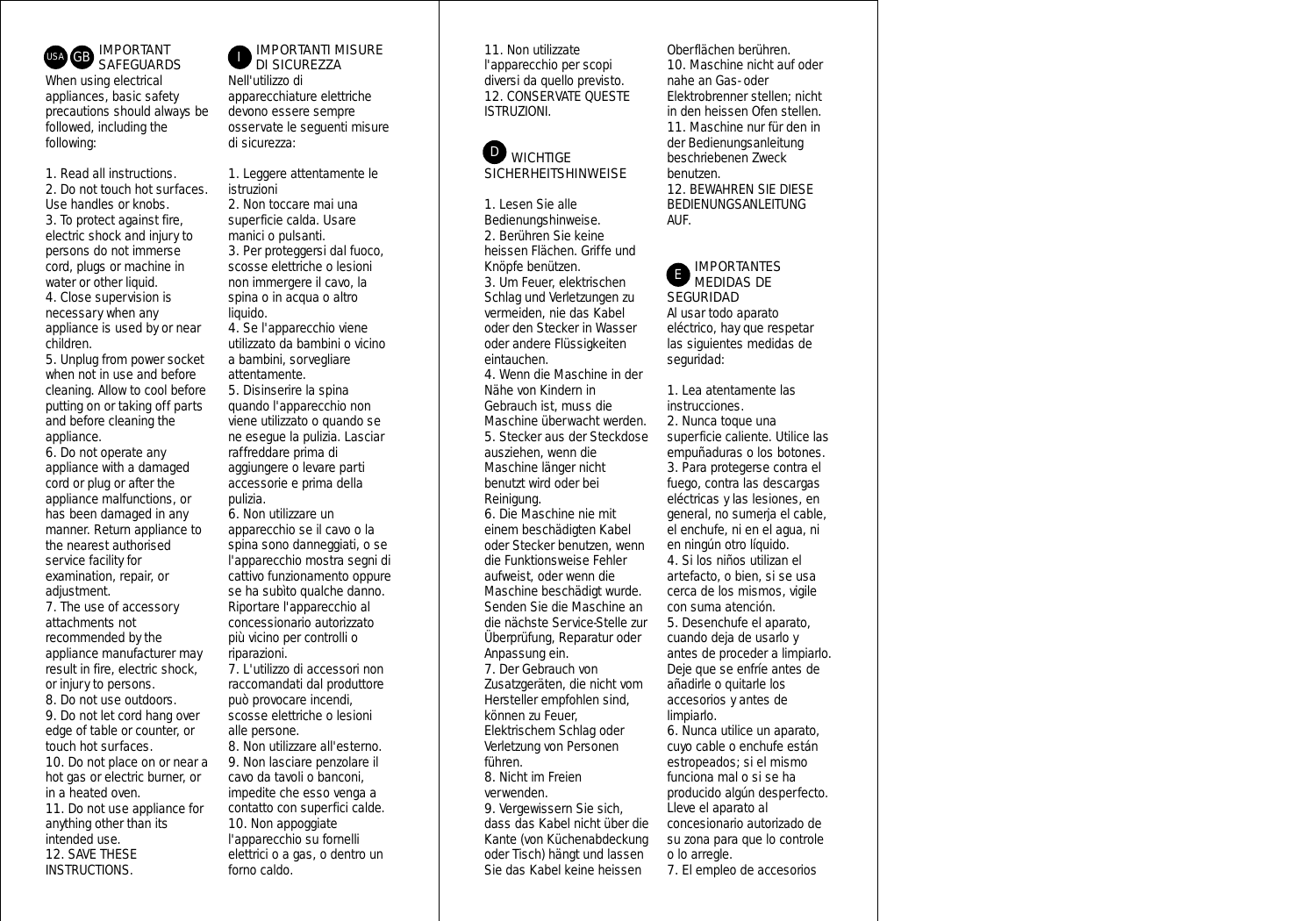no aconsejados por el fabricante puede provocar incendios, descargas eléctricas o lesiones físicas. 8. No use el artefacto al aire libre.

9. No deje el cable colgando del borde de la mesa o mostrador. Impida que el mismo entre en contacto con superficies calientes. 10. No apoye el aparato

sobre fogones de gas, ni calentadores eléctricos. No lo introduzca en un horno caliente.

11. No utilice el aparato para funciones distintas de la prevista.

12. GUARDE LA PRESENTE HOJA DE INSTRUCCIONES.

#### PRECAUTIONS IMPORTANTES F

*Quand on se sert d'appareils électriques, il faut toujours prendre les précautions suivantes:*

1. Lire attentivement la notice d'emploi. 2. Ne jamais toucher une surface chaude avec les mains nues. Utiliser les poignées ou les poussoirs. 3. Pour se protéger du feu, des secousses électriques et éviter de se blesser, ne jamais plonger la fiche, le fil ou dans l'eau ou un autre liquide.

4. Si la machine est utilisée par des enfants ou dans leur voisinage immédiat, surveiller attentivement les opérations. 5. Débrancher la machine après usage et pendant le nettoyage. La laisser refroidir avant d'ajouter ou d'enlever les parties accessoires et avant de la nettoyer. 6. Ne pas se servir de la machine si le fil ou la fiche

sont endommagés, si ellemême donne des signes de mauvais fonctionnement ou encore si elle a subi un dommage quelconque. Dans ce cas, la rapporter au concessionnaire le plus proche pour la faire contrôler ou réparer.

7. L'emploi d'accessoires non recommandés par le fabricant risque de provoquer des incendies, des secousses électriques ou des lésions aux personnes. 8. Ne pas utiliser la machine à l'extérieur.

9. Ne pas laisser le fil pendre du bord de la table ou du comptoir et éviter qu'il soit en contact avec des surfaces chaudes.

10. Ne pas poser la machine sur des réchauds électriques, à gaz ou dans un four chaud. 11. Ne pas se servir de la machine pour des usages autres que ceux pour lesquels elle a été fabriquée. 12. GARDER SOIGNEUSEMENT CETTE NOTICE.

#### IMPORTANTES MEDIDAS DE **SEGURANÇA** P

*No uso de aparelhagens eléctricas devem ser sempre respeitadas as seguintes medidas de segurança:*

1. Ler com atenção as instruções. 2. Nunca tocar uma superfície quente. Usar pegas ou botões. 3. Para protecção contra o fogo, choques eléctricos ou lesões, não introduzir o fio, a ficha, em água ou qualquer outro líquido.

4. Se o aparelho é utilizado por crianças ou perto de

crianças, vigiar com atenção. **5.** Desligar a ficha quando o aparelho não é usado ou quando se procede à sua limpeza. Deixar arrefecer antes de montar ou desmontar acessórios ou antes da operação de limpeza.

6. Não utilizar o aparelho no caso em que o fio ou a ficha estejam danificados, ou se o aparelho demonstra sinais de mau funcionamento ou se sofreu danos. Contactar o concessionário mais próximo para controles ou reparações.

7. O uso de acessórios não recomendados pelo produtor pode provocar incêndios, choques eléctricos ou lesões às pessoas.

8. Não usar ao ar livre. 9. Não deixar livre o cordão fora da beira das mesas. Impedir que o mesmo possa entrar em contacto com superfícies quentes.

10. Não apoiar o aparelho sobre fornos eléctricos ou a gás fogões ou dentro de um forno quente.

11. Não usar o aparelho para fins diversos daquele previsto. 12. CONSERVAR ESTAS

INSTRUÇÕES.

# SAVE THESE **INSTRUCTIONS**

CONSERVATE QUESTE ISTRUZIONI

!

BEWAHREN SIE DIESE BEDIENUNGSANLEITUNG AUF

GUARDE LA PRESENTE HOJA DE INSTRUCCIONES

GARDER SOIGNEUSEMENT CETTE NOTICE

CONSERVAR ESTAS **INSTRUCÕES**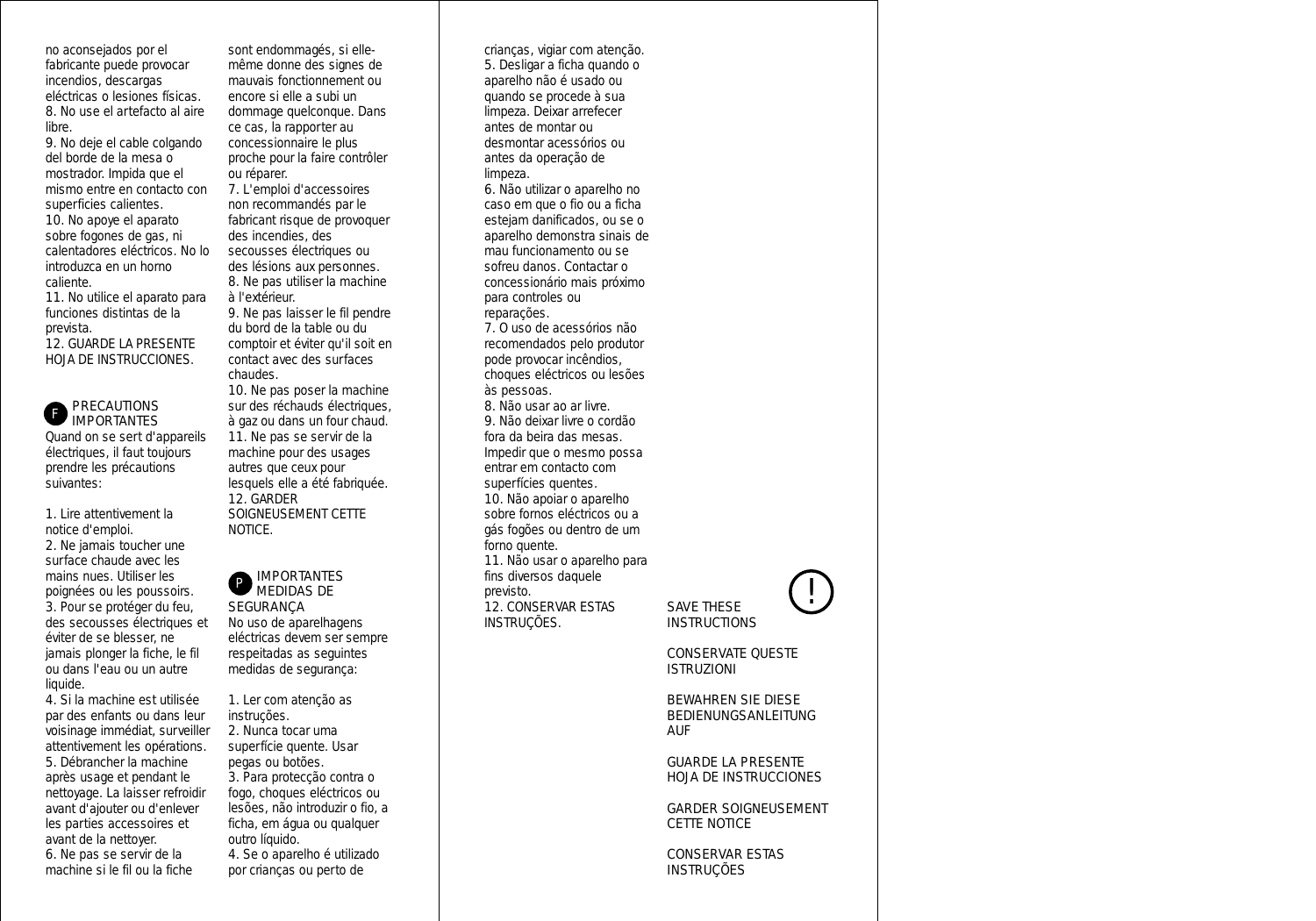

E.S.E. (Easy Serving Espresso)

The X2 expresso  $\overline{G}$ B machine uses the  $\overline{D}$ EASY SERVING ESPRESSO (E.S.E.) system: for it to operate properly it is necessary to use the E.S.E. servings, which are easily recognizable from the brand name printed on the packets, the same one that is shown on the espresso machines. The E.S.E. system guarantees a series of benefits: the quality of the espresso coffee always remains constant, irrespective of the consumer's skill in making it. It is easy to use and very fast, and the system is extremely easy to clean. It is very important that you keep the E.S.E. servings in a closed container in a dry, well-aired environment. USA

La macchina per espresso X2 impiega il sistema EASY SERVING ESPRESSO (E.S.E.): per un corretto funzionamento è necessario utilizzare i serving E.S.E., facilmente riconoscibili dal marchio impresso sulle confezioni, lo stesso che si ritrova anche sulle macchine per espresso. Il sistema E.S.E. garantisce una serie di vantaggi: la qualità del caffè espresso rimane sempre costante indipendentemente dall'esperienza del consumatore nel prepararlo, l'impiego è facile e molto veloce, la pulizia del sistema è estremamente semplice. E' fondamentale conservare i serving E.S.E. in un recipiente chiuso in ambiente secco e ventilato. I

Die Espressomaschine X2 arbeitet mit dem System EASY SERVING ESPRESSO (E.S.E.): Für ein einwandfreies Funktionieren ist es notwendig, die Portionen E.S.E. zu verwenden. Die Portionen erkennen Sie am E.S.E. Markenzeichen auf der Kaffeeverpackung. Dieses Markenzeichen finden Sie ebenfalls auf der Verpackung der Espresso-Maschinen. Das System E.S.E. garantiert eine Reihe von Vorteilen: Die Qualität des Espresso bleibt immer konstant, unabhängig von der Erfahrung der zubereitenden Person. Die Verwendung von Portionen ist einfach und sehr schnell, die Reinigung der Maschine äusserst einfach. Es ist sehr wichtig, dass die E.S.E. Portionen in einem geschlossenen Behälter trocken und ohne Fremdgerüche aufbewahrt werden.

La máquina de café exprés X2 se utiliza con el sistema EASY SERVING ESPRESSO (E.S.E.). Para que la misma funcione correctamente, es preciso utilizar los servings E.S.E. Los reconocerá fácilmente mediante la marca impresa en los envases, que es la misma que se aprecia en las máquinas de café exprés. El sistema E.S.E. garantiza una serie de ventajas: la calidad del café exprés permanece siempre constante, independientemente de la pericia del consumidor, a la hora de prepararlo; es fácil de usar y muy rápido; el sistema es muy sencillo de limpiar. E

Es fundamental que conserve los serving E.S.E.

# en un recipiente cerrado, en un ambiente seco y ventilado.

La cafetière pour expresso X2 utilise le système EASY SERVING ESPRESSO (E.S.E.): pour qu'elle fonctionne correctement, il faut donc employer les serving E.S.E. que l'on reconnaîtra aisément à la marque imprimée sur leur emballage et qui figure sur la cafetière elle-même. Le système E.S.E. présente toute une série d'avantages: il garantit une qualité de café expresso constante, indépendamment de l'habileté du consommateur à le préparer, il est d'utilisation rapide et facilite le nettoyage de la machine. IMPORTANT: les serving E.S.E. doivent être conservés F

dans un récipient fermé et dans un lieu sec et bien aéré.

A máquina para café expresso X2 utiliza o sistema EASY SERVING EXPRESSO (E.S.E.): para o correcto funcionamento é necessário utilizar o serving E.S.E. que se reconhece facilmente pela marca gravada nas confecçes, o mesmo que se encontra nas máquinas para café expresso. O sistema E.S.E. garante uma série de vantagens: a qualidade do café expresso permanece sempre constante independentemente da prática do consumidor em prepara-lo, o uso é fácil e muito rápido, a limpeza do sistema é extremamente simples. P

É fundamental conservar o serving E.S.E. fechado num recipiente num ambiente seco e ventilado.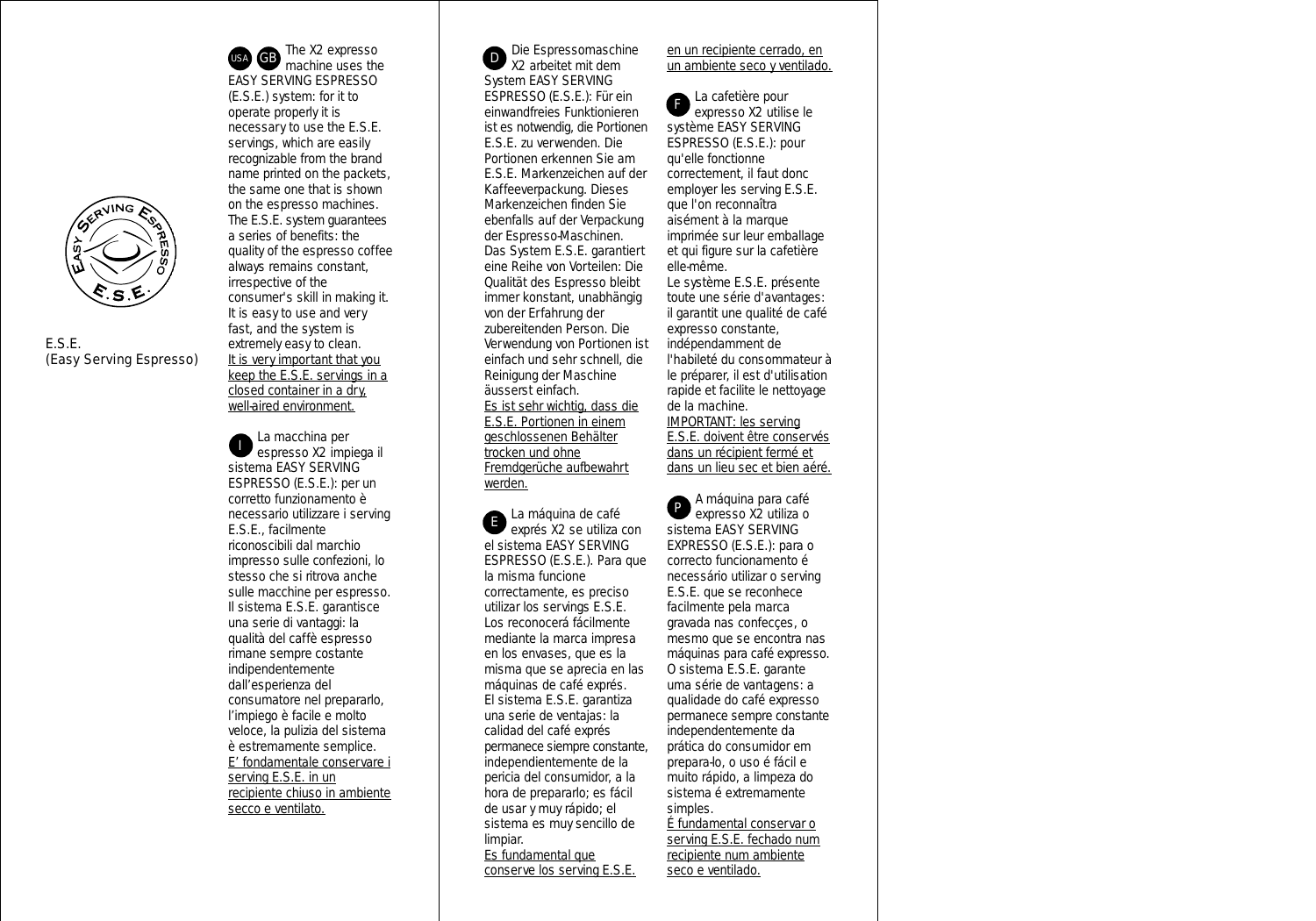

# Two Machines

# General Rules for Using the Machine

The machine must be kept clean by frequently rinsing the drawer (12), the filter-holder (13) and the tank (10), the steam outlet pipe (9) and the air absorption hole (17).

# VERY IMPORTANT: never immerse the machine in water or put it in a dishwasher.

The water contained in the tank (10) must be regularly changed. After changing the water, check that the intake pipe (15) is positioned inside the tank (10).

It is recommended that every three months you use a mixture specially designed for espresso machines to remove limescale. To enjoy a perfect espresso, you are advised to keep the cups warm using the cup-warmer (1) incorporated in the machine.

# Operating the Machine *Installation*

A) Check that the voltage of the supply current is correct by looking on the plate (16): if so, connect the machine to the socket.

B) Half-fill the tank with cold water (10), ensuring that the intake pipe (15) is immersed in the water. Place a recipient under both filter-holders (8). Turn on both general switches (4) and make the water flows through the internal circuit by turning on both coffee switches (3).

C) Fill the tank again (10), checking that the intake pipe (15) is immersed in the water. The X2 consist technically of two independent espresso machines. One machine is operated by the switches on the left side, the other one by the switches on the right side. Each machine can be used independently. The two machines can be operated at the same time, either making coffee with both parts or making coffee on one side, while using the other side for steaming the milk.

# How to obtain the first coffee after installing (or turning off) the machine

To make sure the machine is in the ideal condition to make a perfect espresso, follow the instructions below:

D) Turn on the main switch (4) and make sure the starting pilot light (5) is on: if the temperature of the machine is not sufficiently high, the temperature pilot light (6) will come on.

Place the filter-holder (13) in its housing. Wait for the temperature pilot light (6) to go off. Place a cup under the filter-holder (13) and turn on the coffee switch (3). Allow the hot water to come out. Empty the hot water from the cup.

*At this point the machine and the cup are ready for a perfect espresso.*

E) Take out an E.S.E. serving and place it in the filter-holder (13) with the printed side facing downwards.

F) Place the filter-holder (13) in its housing, rotating until it is firmly fitted making a good seal.

G) Make the coffee by turning on the switch (3): once you have the desired quantity of coffee (extra strong or mild), turn off the switch (3).

H) Remove the filter-holder (13) from its housing, by repeating the operation described in point F) in reverse. Dispose of the used E.S.E serving.

# Subsequent preparation of other coffees

D To make other coffees. repeat operations E to H.

# How to obtain steam (making a cappuccino)

J) Ensure that there is no serving in the filterholder. With the steam valve (7) in a closed position, turn on the steam switch (2). If the temperature pilot light (6) was not already on, this operation will make it come on.

K) After turning off the temperature pilot light (6), open the steam valve (7) slightly, by turning anticlockwise, and release the residual water from the pipe (9) until the steam arrives. When steam starts to come out, close the valve (7).

L) Place a recipient with the milk under the steamcappuccino outlet pipe (9) so that part of it is immersed. Then open the steam valve (7) to obtain the steam required. A special hole at the side of the nozzle makes it possible

for a small portion of air to be absorbed, which, mixing with the milk, transforms it into foam for cappuccino. If this does not occur, alter the position of the recipient so that the air absorption hole (17) is not covered by the milk.

It is preferable to use very cold milk.

# Turn off the steam switch (2).

If you note a reduction in the supply of steam, close the steam valve (7) and turn on the coffee switch (3) until water comes out of the filterholder (8). Then repeat steps K and L.

# M) It is very important to avoid making an espresso immediately after the steam is supplied, as the machine is still too hot.

To reduce the temperature of the machine quickly and obtain a perfect espresso, follow the instructions below:

- Ensure that there is no serving in the filterholder.

- Turn on the coffee switch (3) and put a recipient under the filter-holder (13) enabling the hot water to come out until the temperature pilot light comes on (6).

- Turn off the coffee switch (3), thus interrupting the flow of water and wait for the temperature pilot light to go off: the machine is now again ready to make another espresso.

THE MANUFACTURER RESERVES THE RIGHT TO MAKE MODIFICATIONS OR IMPROVEMENTS WITHOUT PRIOR NOTICE. TECHNICAL CHARACTERISTICS: VOLTAGE: 220/230 V (110/120 V US - 100 V J) POWER: 1.100 + 1.100 W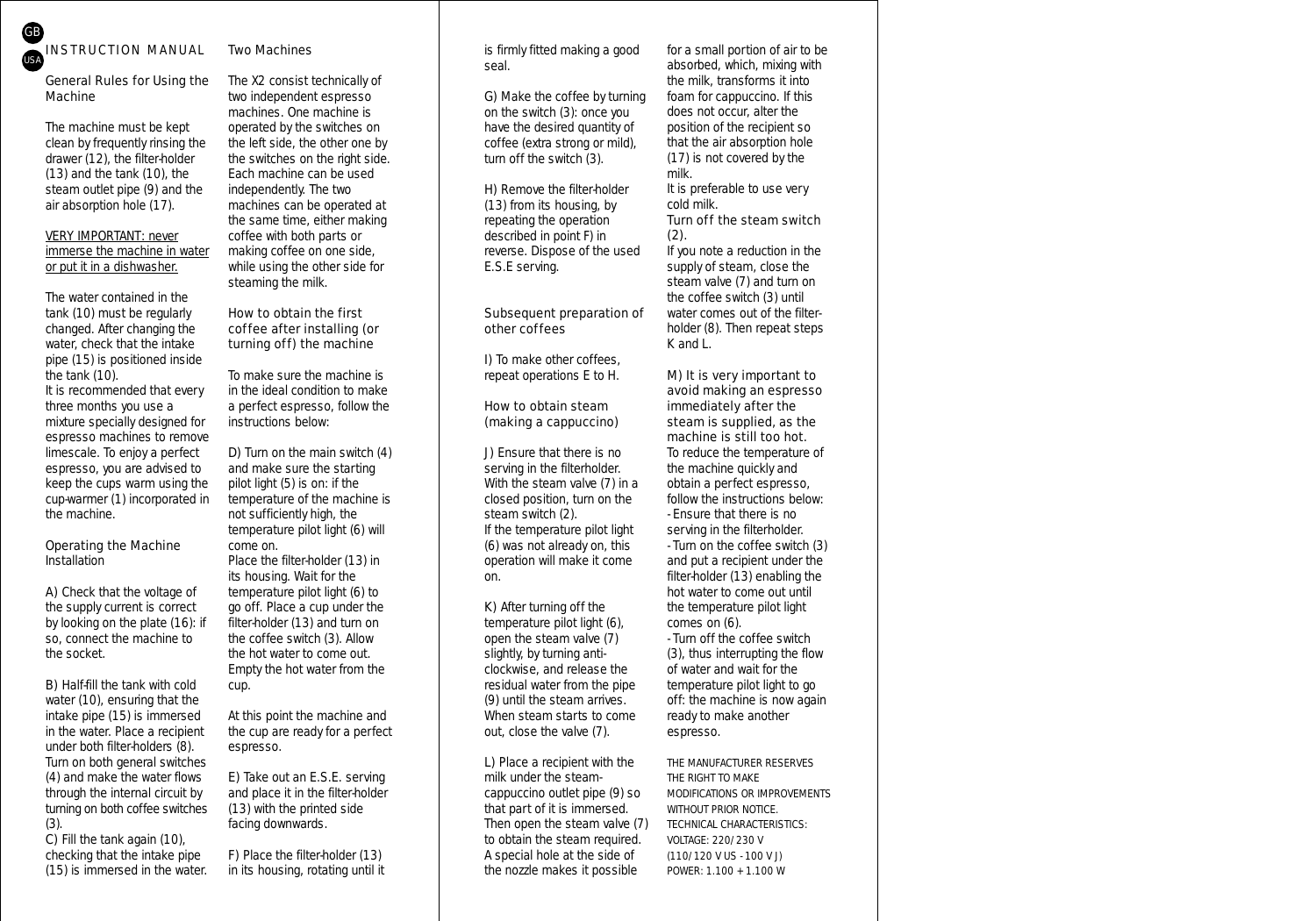# MANUALE DI ISTRUZIONI

I

# Regole generali per l'uso della macchina

La macchina deve essere mantenuta pulita sciacquando frequentemente il cassetto (12), il porta-filtro (13), il serbatoio (10), il tubo uscita vapore (9) e il foro di aspirazione aria (17).

# IMPORTANTISSIMO: mai immergere la macchina in acqua o introdurla in lavastoviglie.

L'acqua contenuta nel serbatoio (10) deve essere regolarmente sostituita.

Dopo il cambio dell'acqua verificare che il tubo di aspirazione (15) sia collocato all'interno del serbatoio (10). Si consiglia di utilizzare, ogni tre mesi, una miscela per la rimozione del calcare appositamente studiata per macchine per espresso. Per gustare un espresso perfetto si consiglia di mantenere calde le tazze utilizzando lo scalda-tazze (1) incorporato nella macchina.

#### Funzionamento della macchina *Installazione*

A) Verificare sulla placca (16) che il voltaggio della corrente di alimentazione sia corretto: in caso affermativo, collegare la macchina alla presa di corrente. **B)** Riempire con acqua fredda metà del serbatoio (10) assicurandosi che il tubo di aspirazione (15) sia immerso nell'acqua. Collocare due recipienti sotto entrambi i portafiltro (8). Azionare entrambi gli interrutori generali (4) e far circolare l'acqua nel circuito

interno azionando gli interruttori del caffè (3). C) Riempire nuovamente il serbatoio (10) verificando che il tubo di aspirazione (15) sia immerso nell'acqua.

# Due macchine

La X2 consiste tecnicamente di due macchine per espresso. Una macchina è azionata dagli interrutori di sinistra e l'altra da quelli di destra e possono funzionare indipendentemente. Azionando entrambe le macchine nello stesso momento si possono ottenere due espressi oppure un espresso da una parte e vapore per il latte dall'altra.

# Come ottenere il primo caffè dopo l'installazione (o lo spegnimento) della macchina

Per far sì che la macchina si trovi nelle condizioni ideali per preparare un espresso perfetto, seguire le seguenti istruzioni: D) Azionare l'interruttore generale (4) e accertarsi che la spia di avviamento (5) sia accesa: se la temperatura della macchina non è sufficiente, si accenderà la spia della temperatura (6). Inserire il porta-filtro (13) nel suo alloggiamento. Attendere che la spia della temperatura (6) si spenga. Collocare una tazza sotto il porta-filtro (13) e azionare l'interruttore del caffè (3). Lasciare uscire l'acqua calda. Vuotare l'acqua calda dalla tazza.

*A questo punto la macchina e la tazza sono pronte per un espresso perfetto.*

E) Estrarre un serving E.S.E. e collocarlo nel porta-filtro (13) con il marchio verso il basso.

F) Inserire il porta-filtro (13) nel suo alloggiamento (8) facendolo ruotare fino a trovare resistenza.

G) Preparare il caffè azionando l'interruttore (3): una volta raggiunta la quantità desiderata di caffè (ristretto o lungo) spegnere l'interruttore (3). H) Togliere il porta-filtro (13) dal suo alloggiamento (8) ripetendo in maniera inversa l'operazione descritta al punto F). Eliminare il serving E.S.E. utilizzato.

# Preparazione successiva di altri caffè

I) Per preparare altri caffè ripetere le operazioni da E a H.

# Come ottenere vapore (Preparazione di un cappuccino)

J) Assicurarsi che il porta-filtro sia senza serving. Con la valvola del vapore (7) in posizione chiusa azionare l'interruttore del vapore (2). Se non era già accesa, questa operazione farà accendere la spia della temperatura (6). K) Dopo lo spegnimento della spia della temperatura (6), aprire un poco, in senso antiorario, la valvola del vapore (7) e far fuoriuscire l'acqua residua dal tubo (9) fino all'arrivo del vapore. Quando inizia a uscire vapore chiudere la valvola (7).

L) Collocate un recipiente con il latte sotto il tubo di uscita del vapore-cappuccino (9) in modo da immergene una parte. Aprire poi la valvola del vapore (7) per ottenere il vapore desiderato. Un apposito foro a lato dell'ugello rende possibile l'assorbimento di una piccola parte di aria che miscelandosi con il latte lo trasforma in crema per cappuccino.

Se ciò non avviene modificate la posizione del recipiente affinché il foro di aspirazione aria (17) non venga coperto dal latte. E' preferibile usare latte molto freddo.

# Chiudere l'interrutore del vapore (2).

Se si nota una diminuzione nell'erogazione del vapore chiudere la valvola del vapore (7) e azionare l'interruttore del caffè (3) fino alla fuoriuscita di acqua dalla porta-filtro (13). Ripetere quindi i passaggi K e L. M) E' molto importante evitare di preparare un espresso subito dopo l'erogazione di vapore poiché la macchina è ancora troppo calda.

Per ridurre rapidamente la temperatura della macchina e ottenere un espresso perfetto, seguire le seguenti istruzioni: - Assicurarsi che il porta-filtro sia senza serving.

- Azionare l'interruttore del caffè (3) e collocare un recipiente sotto il porta-filtro (13) consentendo la fuoriuscita di acqua calda fino all'accensione della spia della temperatura (6). - Spegnere l'interruttore del caffè (3) interrompendo così il flusso di acqua e attendere che si spenga la spia della temperatura: la macchina è ora nuovamente pronta per preparare un altro espresso.

IL PRODUTTORE SI RISERVA IL DIRITTO DI APPORTARE MODIFICHE O MIGLIORAMENTI SENZA **PREAVVISO** CARATTERISTICHE TECNICHE: VOLTAGGIO: VOLTAGE: 220/230 V (110/120 V US - 100 V J) POTENZA: 1.050 W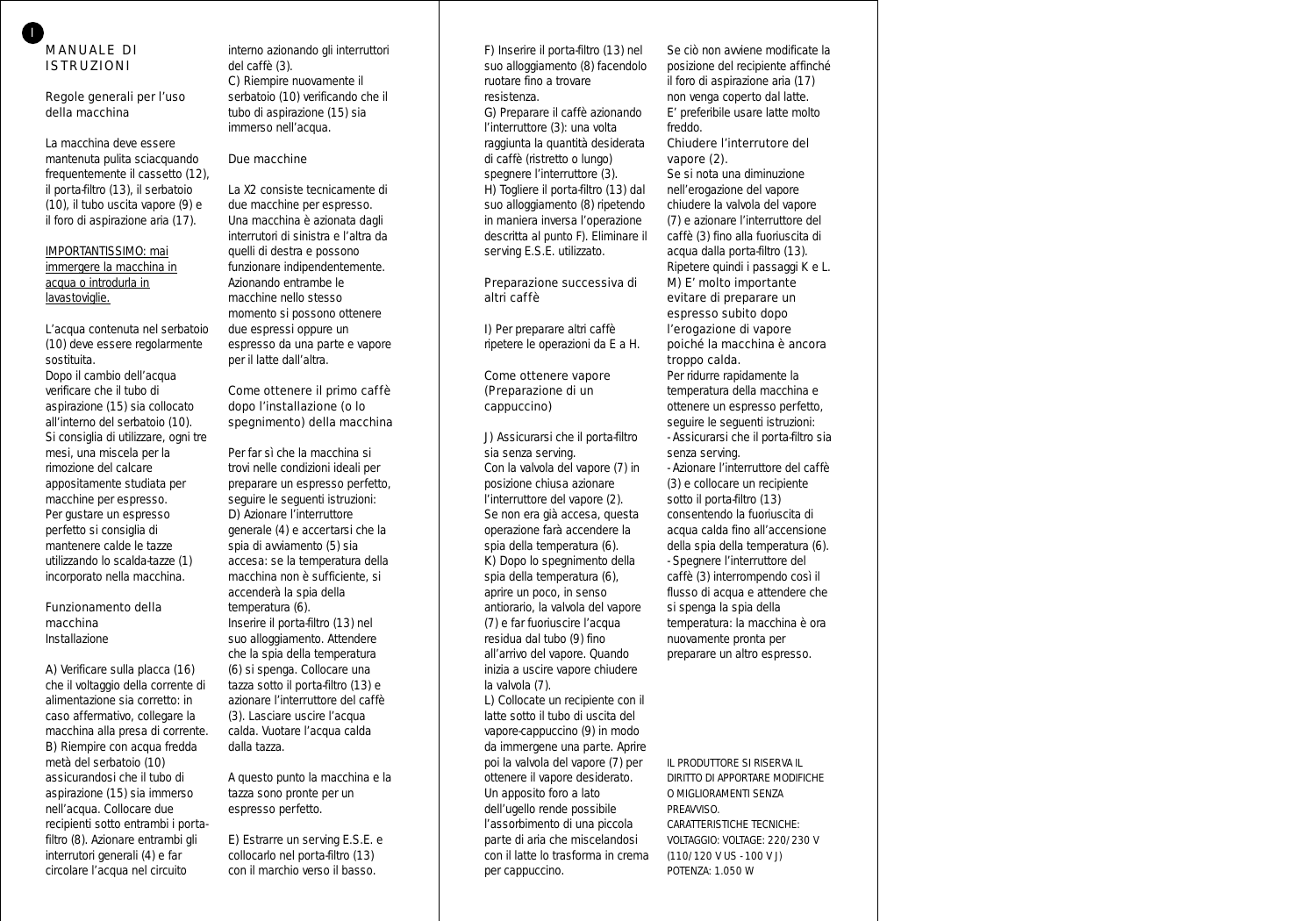# Zwei Maschinen

## Allgemeine Hinweise zum Gebrauch des Gerätes

Die Reinigung der Maschine erfolgt durch häufiges Ausspülen der Tropfschale (12), des Filterträgers (13), des Wassertankes (10), des Dampfrohres (9) und des Lufteinlasses beim Dampfrohr (17).

### WICHTIG: Das Gerät nie ins Wasser tauchen. Stellen Sie das Gerät nie in einen Geschirrspüler.

Der Inhalt des Wassertankes (10) sollte regelmässig ausgewechselt werden.

Nach einem Wasserwechsel sicherstellen, dass der Saugschlauch (15) ins Tankinnere (10) reicht. Es empfiehlt sich, die Maschine alle drei Monate mit einem speziell für Espresso-Maschinen entwickelten Kalklösungsmittel zu entkalken. Für einen perfekten Espresso-Geschmack empfiehlt es sich, die Tassen vorher auf dem Tassenwärmer (1) vorzuwärmen.

# Betriebsbeschreibung

Installation

A) Kontrollieren Sie, ob Ihre Netzspannung mit den Angaben auf dem Typenschild des Gerätes übereinstimmt.

Wenn ja, das Gerät einstecken. B) Die Hälfte des Wassertankes (10) mit kaltem Wasser auffüllen und darauf achten, dass der Saugschlauch (15) ins Wasser eintaucht. Beide Hauptschalter (4) einschalten. Unter beide Filterträger (13) je einen Behälter stellen. Jetzt beide Kaffeeschalter (3) betätigen und dadurch das Wasser im Innenkreislauf zirkulieren lassen. C) Den Wassertank (10) erneut auffüllen und darauf achten, dass der Saugschlauch (15) ins Wasser eintaucht.

Die X2 besteht in technischer Hinsicht aus zwei unabhängigen Espressomaschinen. Eine Maschine wird durch die Schalter auf der linken Seite bedient, die andere durch die Schalter auf der rechten Seite. Jede Maschine kann unabhängig von der anderen betrieben werden. Beide Maschinen können auch gleichzeitig benützt werden, entweder indem mit beiden Teilen Kaffee zubereitet wird, oder indem die eine Seite für die Kaffeezubereitung und die andere zur Dampferzeugung für einen Cappuccino benutzt wird.

## Der erste Kaffee nach erfolgter Installation (oder dem Ausschalten) der Maschine

Durch das Befolgen der folgenden Anweisungen versetzen Sie Ihre Maschine in die idealen Betriebsbedingungen und erhalten einen perfekten Espresso: D) Den Betriebsschalter (4) einschalten und sicherstellen, dass die Betriebslampe (5) aufleuchtet; wenn die Temperatur der Maschine unzureichend ist, leuchtet die Temperaturkontrollampe (6)

automatisch auf. Den Filterträger (13) an der dafür vorgesehenen Stelle einführen. Warten bis die Temperaturkontrollampe (6) auslöscht. Eine Tasse unter den Filterträger (13) stellen und den Kaffeeschalter (3) betätigen. Das heisse Wasser auslaufen lassen. Das warme Wasser aus der Tasse weggiessen.

*An dieser Stelle stehen Ihnen die Maschine und die Tasse für einen perfekten Espresso bereit.*

E) Eine Kaffeeportion mit dem Markenzeichen "illy down" gegen unten in den

Filterträger (13) einlegen. F) Den Filterträger (13) fest in das Gehäuse nach rechts eindrehen. G) Den Kaffeeschalter (3) einschalten, den Kaffee zubereiten und nach Erhalt der gewünschten Menge (wenig oder viel / ristretto o lungo) wieder ausschalten. H) Den Filterträger (13) aus seinem Gehäuse drehen und dabei nach links drehen. Die gebrauchte Kaffeeportion entfernen.

# Zubereitung von weiteren **Kaffees**

I) Für die Zubereitung von weiteren Kaffees sind die Punkte von E bis H zu wiederholen.

# Zubereitung von Dampf (für einen Cappuccino)

J) Darauf achten, dass sich keine Portion in der Maschine befindet. Bei geschlossenem Dampfventil (7) den Dampfschalter (2) einschalten. Wenn die Temperaturkontrollampe (6) nicht bereits aufleuchtet, wird sie durch diesen Vorgang eingeschaltet. K) Nach dem Erlöschen der Temperaturkontrollampe (6), das Dampfventil (7) im Gegenuhrzeigersinn ein wenig aufdrehen, damit das Restwasser aus dem Dampfrohr (9) auslaufen kann und warten, bis Dampf aus dem Rohr austritt. Wenn der Dampf auszuströmen beginnt, das Ventil (7) schliessen.

L) Den Milchbehälter unter das Auslaufrohr des Cappuccino-Dampfes (9) stellen, welches ein wenig in die Flüssigkeit eingetaucht werden muss. Dann das Dampfventil (7) öffnen, um auf diese Weise den gewünschten Dampf zu erhalten. Eine kleine Bohrung oberhalb der Düse nimmt einen kleinen Teil der Luft auf und schäumt die Milch für den Cappuccino auf. Erfolgt dies

nicht, muss der Milchstand so geändert werden, bis der Lufteinlass (17) des Dampfrohres über der Milch liegt. Es wird empfohlen, dazu sehr kalte Milch zu verwenden.

#### Nach dem Bezug Dampfschalter (2) ausschalten.

Geht der Dampf zurück, muss das Dampfventil (7) geschlossen und der Kaffeeschalter (3) gedrückt werden, bis Wasser aus dem Brühkopf (8) herausströmt. Anschliessend die Punkte K und L wiederholen.

M) Nach erfolgter Dampfabgabe sollte die Zubereitung eines weiteren Espressos unbedingt vermieden werden, da das Gerät noch zu heiss ist. Für schnelle

Temperaturherabsenkung des Gerätes und die unmittelbare Zubereitung eines perfekten Espressos, die folgenden Anweisungen befolgen: - Sicherstellen, dass der Filterträger leer ist. - Den Kaffeeschalter (3) bedienen und einen Behälter unter den Filter träger (13) stellen, damit das heisse Wasser bis zum Einschalten der Temperaturkontrollampe (6) auslaufen kann. - Den Kaffeeschalter (3)

ausschalten, dadurch die Pumpe unterbrechen und warten, bis die Temperaturkontrollampe auslöscht. Nun steht das Gerät für die Zubereitung eines weiteren Espressos bereit.

DER HERSTELLER BEHÄLT SICH VOR, ÄNDERUNGEN ODER VERBESSERUNGEN OHNE VORANZEIGE ANZUBRINGEN. TECHNISCHE DATEN: SPANNUNG: VOLTAGE: 220/230 V (110/120 V US - 100 V J) LEISTUNG: 1.050 W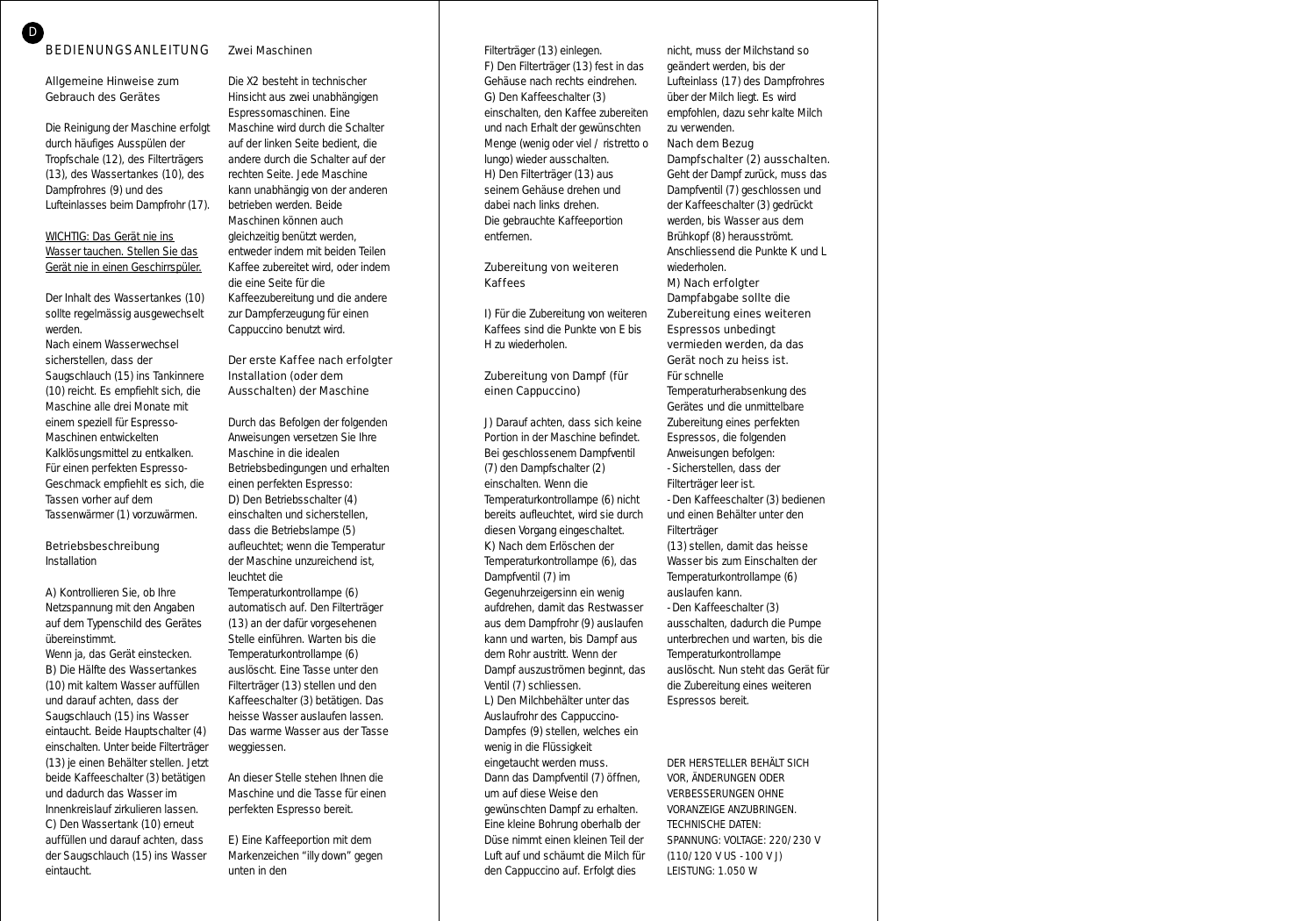E

# Reglas generales para el uso de la máquina

Debe mantener Usted la máquina en perfectas condiciones de limpieza: para ello, lave a menudo el cajón (12), el portafiltro (13) el depósito (10), el tubo de salida del vapor (9) y el orificio de absorción de aire (17).

# MUY IMPORTANTE: nunca sumerja la máquina en el agua, ni la introduzca en el lavavajillas.

Cambie con frecuencia el agua del depósito (10). Tras cambiar el agua, verifique si el tubo de aspiración (15) está ubicado en el interior del depósito (10). Es aconsejable utilizar, cada tres meses, una mezcla para desincrustar las restos de cal, estudiada especialmente para las máquinas de café exprés. Para saborear un café exprés perfecto, es conveniente mantener las tazas calientes utilizando el calienta-tazas (1) que viene incorporado en la máquina.

#### Funcionamiento de la máquina *Instalación*

A) Compruebe en la placa de caracteristicas (16) pue la tensiòn elécrtica es la correcta. Si lo es, enchufe la máquina a la red.

B) Llene el depósito (10) con agua fría hasta la mitad. Asegùrese de que el tubo de aspiración (15) queda sumergido en el agua. Coloque un recipiente debajo cada unidad porta-filtro (8). Accione los dos interruptores generales (4) y haga que el agua circule

interiormente accionando los dos interruptores de café (3). C) Llene el depósito (10), otra vez, comprobando que el tubo de aspiración (15) queda sumergido.

# Dos maquinas

La X2 consiste técnicamente en dos cafeteras espresso independientes. Una cafetera se enciende con los interruptores de la derecha y la otra con los de la izquierda. Cada una se puede utilizar independientemente dela otra. Se puede hacer café en las dos a la vez, café en una y vapor en

# Cómo preparar el primer café, después de la instalación de la máquina (o después de apagarla).

la otra o vapor en las dos.

Para poner a la máquina en las condiciones ideales para preparar un café exprés perfecto, siga las siguientes instrucciones: D) Encienda la máquina

mediante el interruptor general (4) y verifique si el piloto de puesta en marcha (5) está encendido. Si la temperatura de la máquina aún no ha llegado al nivel indicado, se encenderá el piloto de la temperatura (6). Inserte el portafiltro (13) en su asiento. Aguarde hasta que el piloto de la temperatura (6) se apague. Ubique una taza bajo el portafiltro (13) y pulse el interruptor del café (3). Deje que salga el agua caliente. Vacíe el agua caliente de las tazas.

*Ahora la máquina y las tazas están listas para un perfecto café exprés.*

E) Coja un serving E.S.E. y ubíquelo en el portafiltro (13) con la marca mirando hacia abajo.

F) Inserte el portafiltro (13) en su asiento y hágalo girar hasta el tope.

G) Prepare el café, pulsando el interruptor (3): cuando haya llegado a la cantidad deseada de café (café súper corto o largo), apague con el interruptor (3). H) Quite el portafiltro (13) de su asiento, repitiendo todas las instrucciones indicadas en el punto F, de atrás para adelante. Eche a la basura el serving E.S.E. usado.

# Para preparar otros cafés

I) Para preparar otros cafés, repita las operaciones indicadas desde el punto E hasta el punto H.

# Cómo obtener vapor (para preparar un capuchino a la italiana)

J) Cerciórese de que no haya un serving en el portafiltro. Con la válvula del vapor (7) en la posición "cerrado", pulse el interruptor del vapor (2). Si el piloto de la temperatura (6) estaba apagado, con esta operación se encenderá.

K) Una vez que se haya apagado el piloto de la temperatura (6), abra un poco la válvula del vapor (7), haciéndola girar hacia la izquierda. Deje que salga el agua que quedaba en el tubo (9), hasta que empiece a subir el vapor. Cuando el vapor empiece a salir, cierre la válvula (7). L) Coloque un recipiente con leche bajo el tubo de salida del vapor-capuchino (9), de manera tal que una parte del tubo quede sumergida en la leche. Luego abra la válvula del vapor (7) para que salga el vapor deseado. Un orificio al efecto, ubicado al costado de la boquilla, absorbe

una pequeña cantidad de aire que, al mezclarse con la leche, la transforma en crema para el capuchino a la italiana.

Si la crema no se forma, cambie de posición el recipiente con la leche, haciendo que esta última no tape el foro de absorción del aire (17). Preferentemente utilice leche muy fría.

Cierre el interruptor del vapor (2). Si nota que sale menos vapor, cierre la válvula del vapor (7) y mantenga apretado el interruptor del café (3), hasta que empiece a salir agua por el portafiltro (13). Ahora repita las instrucciones indicadas en los puntos K y L.

# M) ¡Cuidado! No prepare café exprés inmediatamente después de haber usado el vapor, puesto que la máquina está demasiado caliente.

Para lograr que la temperatura de la máquina disminuya rápidamente, lo cual le permitirá preparar un café exprés perfecto, siga las siguientes instrucciones:

- Cerciórese de que en el portafiltro no haya un serving.

- Pulse el interruptor del café (3) y coloque un recipiente bajo el portafiltro (13), para que salga el agua caliente, hasta que se encienda el piloto de la temperatura (6).

- Apague el interruptor del café (3), con lo cual dejará de salir agua. Aguarde hasta que el piloto de la temperatura se apague: ahora la máquina está lista para preparar un nuevo café exprés.

EL FABRICANTE SE RESERVA EL DERECHO DE MODIFICAR O MEJORAR EL PRESENTE ARTÍCULO, SIN AVISO PREVIO. CARACTERÍSTICAS TÉCNICAS: VOLTAJE: VOLTAGE: 220/230 V (110/120 V US - 100 V J) POTENCIA: 1.050 W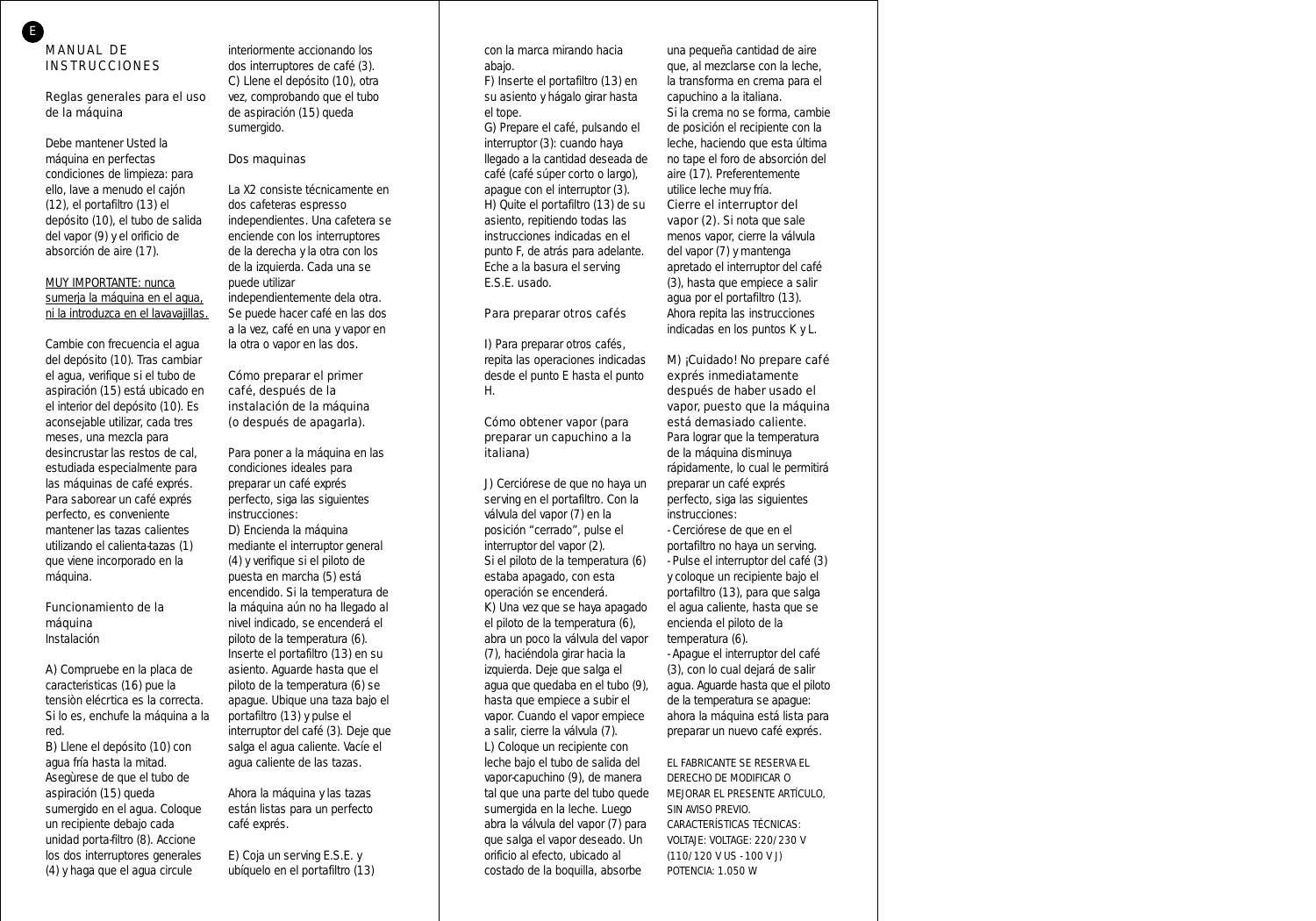# Règles générales pour l'emploi de la machine

Veiller à maintenir la cafetière toujours bien propre en rinçant fréquemment le tiroir (12), le porte-filtre (13) le réservoir (10), le conduit de sortie de la vapeur (9) et le trou d'absorption d'air  $(17)$ .

# TRES IMPORTANT: ne jamais plonger la machine dans l'eau ni la mettre dans le lave-vaisselle.

L'eau du réservoir (10) doit être changée régulièrement. Après l'avoir fait, s'assurer que le conduit d'aspiration (15) est bien à l'intérieur du réservoir (10). Il est recommandé d'éliminer le calcaire tous les trois mois en utilisant un mélange conçu spécialement pour ce type de cafetières. Pour obtenir un délicieux expresso à l'italienne, il est conseillé de chauffer les tasses au moyen du dispositif (1) incorporé dans la machine.

# Fonctionnement de la cafetière

*Mise en place*

A) S'assurer que la tension d'alimentation est identique à celle qui est indiquée sur la plaque (16); s'il en est ainsi, brancher la machine à la prise. B) Remplir à moitié le réservoir d'eau froide (10); veiller à ce que le tube d'aspiration (15) soit bien plongé dans l'eau. Mettre un récipient sous les deux portefiltres (8). Actionner les deux interrupteurs généraux (4) et faire circuler l'eau dans le circuit interne en actionnant les deux interrupteurs du café (3) C) Remplir de nouveau le réservoir (10) et s'assurer que

le tube d'aspiration (15) est bien plongé dans l'eau.

# Deux machines

Techniquement parlant, le système X2 consiste en deux machines à expresso. Une machine est commandée par les interrupteurs situés sur le côté gauche et, la deuxième, par les interrupteurs situés sur le côté droit. Chaque machine peut être utilisée indépendamment l'une de l'autre. Les deux machines peuvent fonctionner en même temps, en faisant du café des deux côtés ou bien en faisant du café d'un côté et en traitant le lait à la vapeur de l'autre côté.

# Comment obtenir le premier café après la mise en place (ou l'extinction) de la cafetière

Pour que la cafetière se trouve dans les conditions idéales pour préparer un expresso parfait, se conformer aux instructions suivantes:

D) Actionner l'interrupteur général (4) et s'assurer que le voyant lumineux de mise en marche (5) est allumé: si la machine n'est pas assez chaude, le voyant de la température (6) s'allumera. Introduire le porte-filtre (13) dans son logement. Attendre que le voyant de la température (6) s'éteigne. Placer une tasse sous le porte-filtre (13) et actionner l'interrupteur du café (3). Laisser sortir l'eau chaude. Vider l'eau chaude de la tasse.

*A ce point, la cafetière et la tasse sont prêtes pour faire un excellent expresso.*

E) Extraire un serving E.S.E. et le placer dans le porte-filtre (13),

la marque tournée vers le bas. F) Introduire le porte-filtre (13) dans son logement en le faisant tourner jusqu'à ce qu'on rencontre une certaine résistance. G) Préparer l'expresso en actionnant l'interrupteur (3): une fois obtenue la quantité voulue de café (serré ou allongé), arrêter le débit, toujours au moyen de l'interrupteur (3). H) Retirer le porte-filtre (13) de son logement (8) en répétant à rebours l'opération décrite au point F). Jeter le serving E.S.E. utilisé.

# Préparation des cafés suivants

I) Pour préparer d'autres cafés, répéter les opérations de E à H.

# Comment obtenir de la vapeur (Préparation d'un cappuccino)

J) S'assurer qu'il n'y a pas de serving dans le porte-filtre. La soupape de la vapeur (7) étant en position fermée, actionner l'interrupteur de la vapeur (2).

Cette opération fera s'allumer, s'il était éteint, le voyant de la température (6).

K) Après que le voyant de la température (6) s'est éteint, ouvrir légèrement, en la tournant dans le sens contraire des aiguilles d'une montre, la soupape de la vapeur (7) et faire sortir l'eau restée dans le conduit (9) jusqu'à ce que la vapeur n'apparisse. Lorsque la vapeur commence à apparaître, fermer la soupape (7). L) Placer un récipient contenant le lait sous le conduit de sortie de la vapeur-cappuccino (9) et y plonger ce dernier. Ensuite, ouvrir la soupape de la vapeur (7) pour obtenir la vapeur désirée. Un trou situé à côté de

la buse permet l'absorption d'une petite quantité d'air qui, en se mélangeant au lait, le transforme en crème pour cappuccino. Si cela ne se produit pas, modifier la position du récipient afin que le trou d'absortion d'air (17) ne soit pas couvert par le lait. Il est préférable d'utiliser du lait très froid.

# Fermer l'interrupteur de la

vapeur (2). Si l'on remarque une diminution du débit de la vapeur, fermer la soupape de la vapeur (7) et actionner l'interrupteur du café (3) jusqu'à ce que de l'eau sorte du portefiltre (13). Répéter ensuite les opérations décrites aux points K et L.

# M) Il est expressément recommandé de ne pas préparer de café immédiatement après la sortie de vapeur, la cafetière étant encore trop chaude.

Pour en diminuer la température et obtenir un expresso parfait, se tenir aux instructions suivantes:

- s'assurer qu'il n'y a pas de serving dans le porte-filtre;

- actionner l'interrupteur du café (3) et placer un récipient sous le porte-filtre (13) en faisant couler de l'eau chaude jusqu'à ce que s'allume le voyant de la température (6);

- fermer l'interrupteur du café (3) ce qui aura pour effet d'arrêter l'eau et attendre que le voyant de la température s'éteigne; la machine est de nouveau prête à faire un autre expresso.

LE FABRICANT SE RESERVE LE DROIT D'APPORTER SANS PREAVIS DES MODIFICATIONS OU DES AMELIORATIONS A CET ARTICLE. CARACTERISTIQUES TECHNIQUES: VOLTAGE: VOLTAGE: 220/230 V (110/120 V US - 100 V J) PUISSANCE: 1050 W